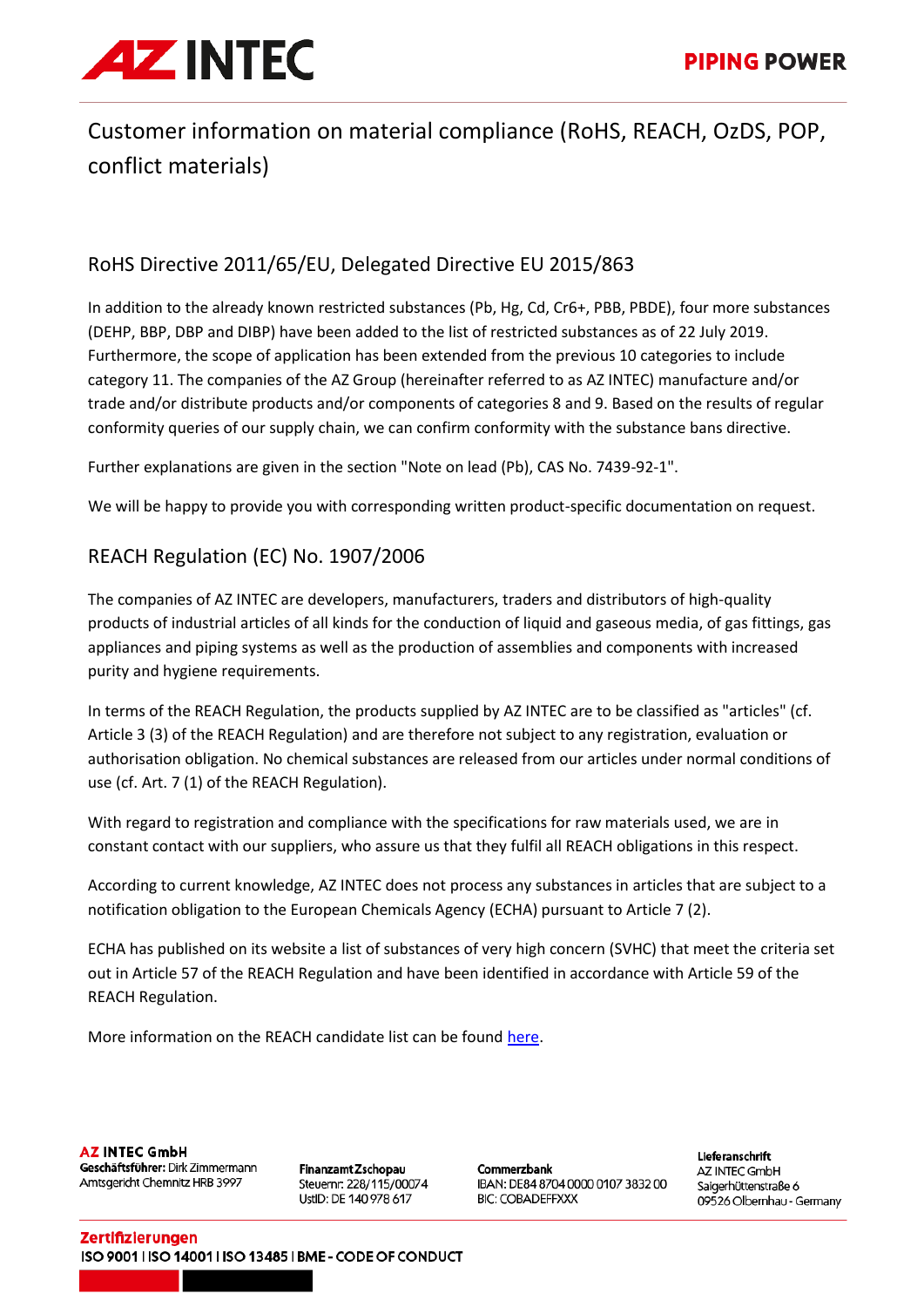

## Duty to inform according to Article 33, REACH Regulation

As a supplier of an article, AZ INTEC has the obligation according to Article 33 (1) of the REACH Regulation to inform the customer if one or more substances of the "SVHC candidate list" are contained in the delivered articles in a concentration of more than 0.1% by weight (w/w) per partial article.

#### Note on lead (Pb), CAS No. 7439-92-1

In June 2018, lead (Pb) was added to the SVHC list. Thus, all exemptions concerning lead (Pb) based on RoHS Directive 2011/65/EU Annex III and IV have now become subject to information requirements under Article 33, REACH Regulation.

AZ INTEC products may contain partial articles with lead (PB), which is present in a concentration of more than 0.1 mass % (w/w) per partial article in each case.

With regard to the machinability of our brass products, the raw materials have a maximum lead content of 3.5%. This currently concerns partial articles with exemptions according to RoHS – Directive 2011/65/EU, Annex III, 6a,b,c.

We will be pleased to provide corresponding written product-specific documentation on request.

#### Restriction of substances, REACH Regulation, Annex XVII

AZ INTEC's suppliers are obliged to comply with the restrictions on the manufacture, placing on the market and use of substances and mixtures set out in Annex XVII of the REACH Regulation. AZ INTEC regularly checks the substance restrictions according to Annex XVII for updates.

Based on the information currently available, AZ INTEC products meet the requirements of Annex XVII.

#### POP Convention

The Stockholm Convention on Persistent Organic Pollutants (POP Convention) has been adopted into national law by various countries. Regulated in the European Union by Regulation (EC) No 850/2004.

Based on the information currently available, AZ INTEC does not use any of these substances in products, nor are they knowingly added.

**AZ INTEC GmbH** Geschäftsführer: Dirk Zimmermann Amtsgericht Chemnitz HRB 3997

**Zertifizierungen** 

Finanzamt Zschopau Steuernr: 228/115/00074 UstID: DE 140 978 617

Commerzbank IBAN: DE84 8704 0000 0107 3832 00 **BIC: COBADEFFXXX** 

Lieferanschrift AZ INTEC GmbH Saigerhüttenstraße 6 09526 Olbernhau - Germany

ISO 9001 | ISO 14001 | ISO 13485 | BME - CODE OF CONDUCT